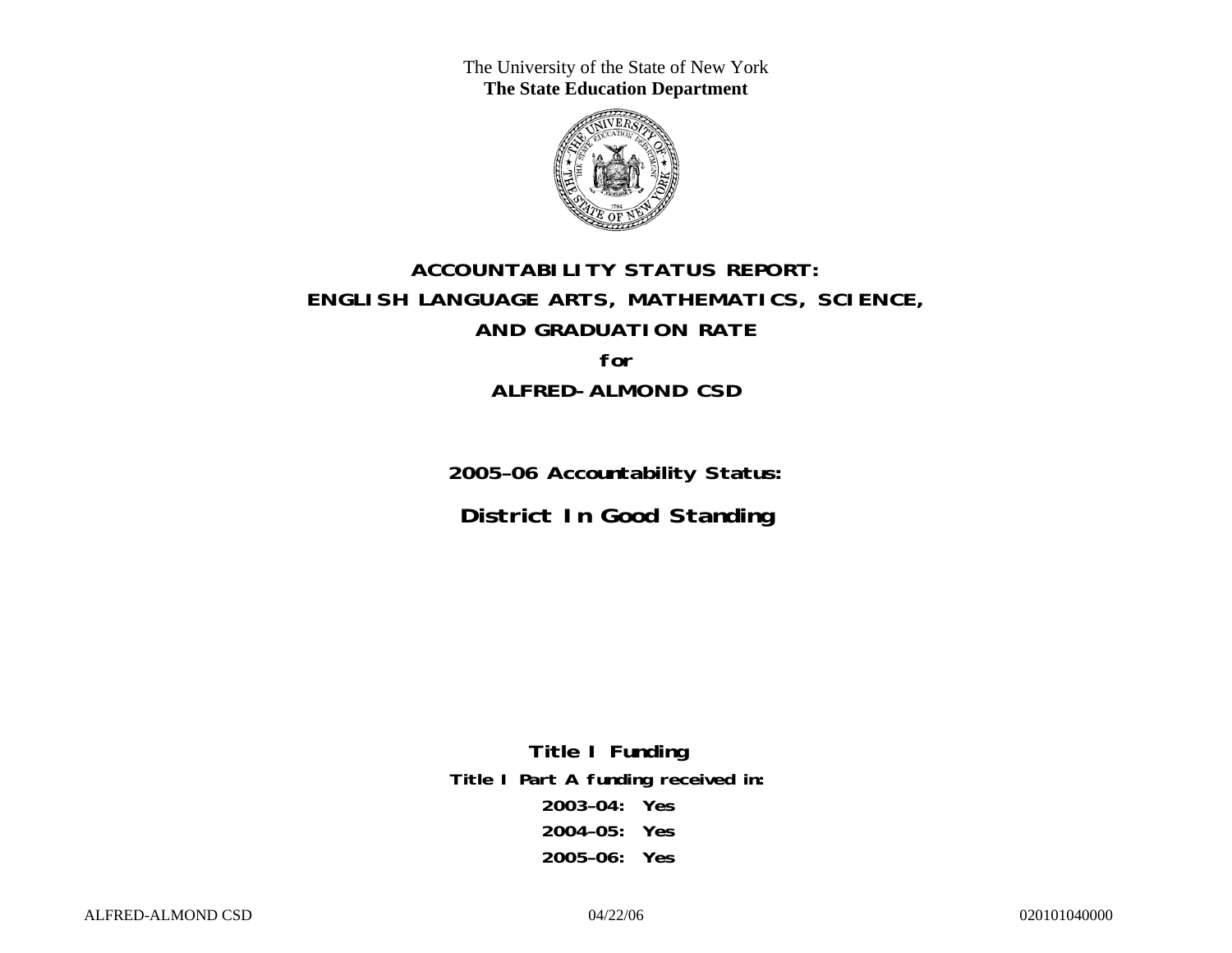### **District Accountability Status Categories**

The list below defines the district status categories of New York State's district accountability system, which is divided into a Federal Title I component and a State component. A district that does not receive Title I funding in a school year does not have a federal status in that year. Consequences for districts not in good standing can be found at: **http://www.emsc.nysed.gov/nyc/DINI/DINI2004-05.shtml**. To be removed from any improvement status, a district must make Adequate Yearly Progress (AYP) at an applicable grade level in the subject area for which it was identified for two consecutive years.

**District in Good Standing:** A district is considered to be in good standing if it has not been identified as a District in Need of Improvement, Requiring Corrective Action, Planning for Restructuring, or Requiring Academic Progress.

**District Requiring Academic Progress:** Under the State component of New York's accountability system, a district that misses making AYP at every applicable grade level in a subject area for two consecutive years is considered a District Requiring Academic Progress (Year 1) for the following year. In each succeeding year that the school fails to make AYP, the year designation is incremented by one.

**District in Need of Improvement (Year 1):** A district that misses making AYP at every applicable grade level in the same subject area for two consecutive years while receiving Title I funds is considered a District in Need of Improvement (Year 1) for the following year.

**District in Need of Improvement (Year 2):** A District in Need of Improvement (Year 1) that misses making AYP at every

applicable grade level in the subject area for which it was identified while receiving Title I funds is considered a District in Need of Improvement (Year 2) for the following year.

**District Requiring Corrective Action:** A District in Need of Improvement (Year 2) that misses making AYP at every applicable grade level in the subject area for which it was identified while receiving Title I funds is considered a District Requiring Corrective Action for the following year.

**District Planning for Restructuring:** A District Requiring Corrective Action that misses making AYP at every applicable grade level in the subject area for which it was identified while receiving Title I funds is considered a District Planning for Restructuring for the following year.

**District Restructuring:** A District Planning for Restructuring that misses making AYP at every applicable grade level in the subject area for which it was identified while receiving Title I funds is considered a District Restructuring for the following year.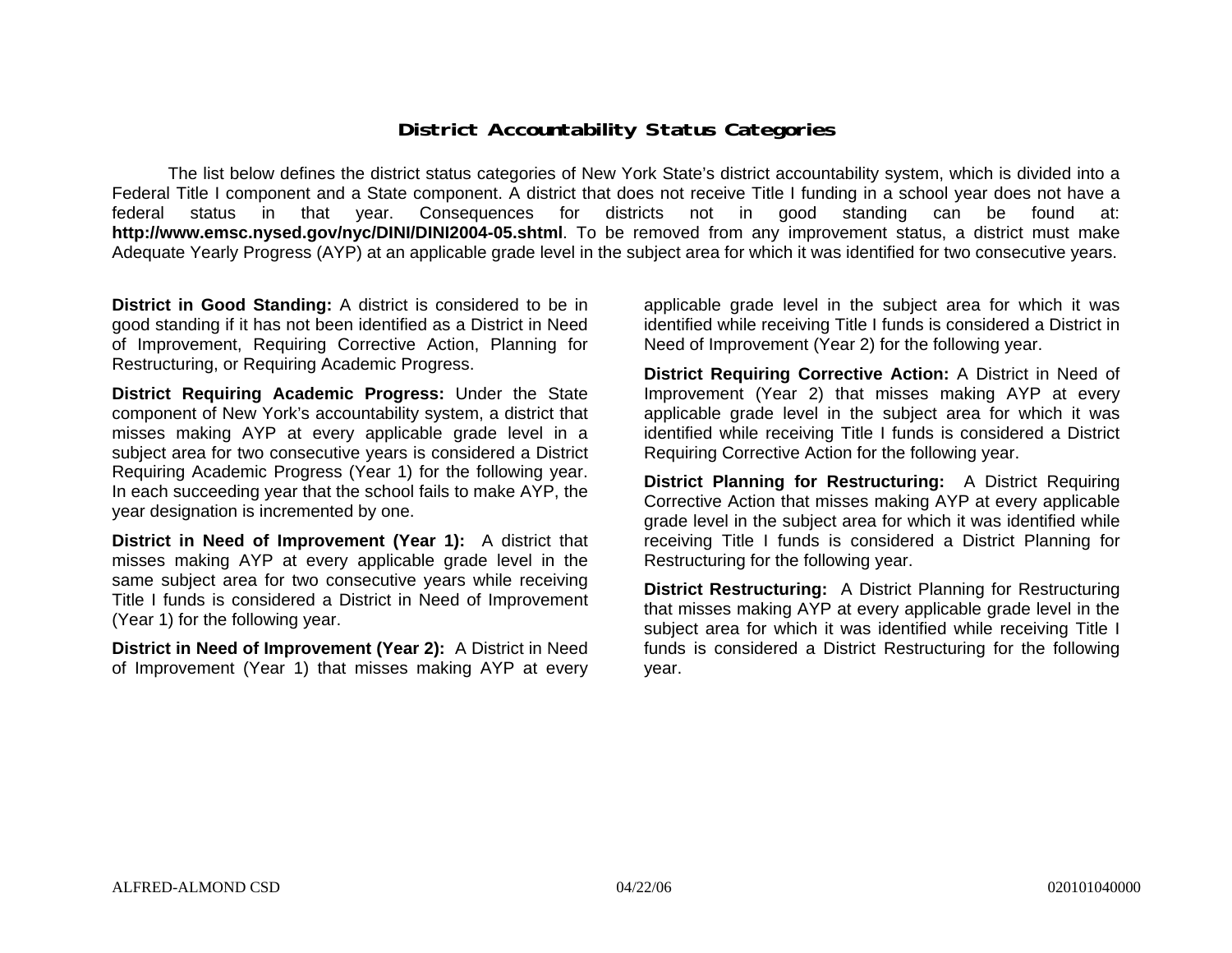### **Elementary-Level English Language Arts**

Definitions of terms, such as Performance Index and Effective Annual Measurable Objective (AMO), are in the glossary, which is the last page of this report.

**To make Adequate Yearly Progress (AYP) in 2004–05, every accountability group must make AYP.** 

**For an accountability group to make AYP in 2004–05, it must** 

- 1. meet the 95 percent participation requirement (*2004–05 Participation*), *and*
- 2. *either* meet its Effective AMO *or* make safe harbor (*2004–05 Performance*  and *Standards*).

To meet the participation requirement, 95 percent of the grade 4 enrollment in each accountability group with 40 or more students must be tested. To meet the

Effective AMO, the Performance Index for each group with 30 or more continuously enrolled students must equal or exceed the Effective AMO. To make safe harbor, the Performance Index of each of these groups must equal or exceed its ELA safe harbor target *and* the group must meet the elementary-level science qualification for safe harbor. (See the elementary-level science page of this report for further information on meeting the science qualification for safe harbor.)

*ELA Safe Harbor Targets:* The elementary-level 2004–05 ELA Safe Harbor Target is calculated by using the following equation: 2003–04 PI + (200 – the 2003–04 PI)  $\times$  0.10. The 2005–06 ELA Safe Harbor Target is calculated by using the following equation: 2004–05 PI + (200 – the 2004–05 PI) × 0.10. The 2005–06 target is provided for groups whose PI was below the Effective AMO in 2004–05.

|                                |                       | 2004-05 Participation*                    |                                                         | 2004-05 Performance** |                  | 2004-05 Standards                   |                                                           |                                                       | 2005-06                                           |
|--------------------------------|-----------------------|-------------------------------------------|---------------------------------------------------------|-----------------------|------------------|-------------------------------------|-----------------------------------------------------------|-------------------------------------------------------|---------------------------------------------------|
| <b>Accountability Group</b>    | Grade 4<br>Enrollment | Percent of<br>Enrollment<br><b>Tested</b> | Count of<br>Continuously<br>Enrolled<br><b>Students</b> | Performance<br>Index  | Effective<br>AMO | <b>ELA Safe</b><br>Harbor<br>Target | Met the<br>Science<br>Qualification<br>for Safe<br>Harbor | <b>Made</b><br>AYP in<br><b>ELA</b> in<br>$2004 - 05$ | <b>ELA Safe</b><br><b>Harbor</b><br><b>Target</b> |
| <b>All Students</b>            | 55                    | 100%                                      | 53                                                      | 185                   | 118              |                                     |                                                           | <b>YES</b>                                            |                                                   |
| Students with Disabilities**** | 3                     |                                           | 3                                                       |                       |                  |                                     |                                                           |                                                       |                                                   |
| American Indian/Alaskan Native |                       |                                           |                                                         |                       |                  |                                     |                                                           |                                                       |                                                   |
| Black                          |                       |                                           |                                                         |                       |                  |                                     |                                                           |                                                       |                                                   |
| Hispanic                       |                       |                                           |                                                         |                       |                  |                                     |                                                           |                                                       |                                                   |
| Asian or Pacific Islander      | 4                     |                                           | 4                                                       |                       |                  |                                     |                                                           |                                                       |                                                   |
| White                          | 51                    | 100%                                      | 49                                                      | 186                   | 117              |                                     |                                                           | <b>YES</b>                                            |                                                   |
| Limited English Proficient     |                       |                                           |                                                         |                       |                  |                                     |                                                           |                                                       |                                                   |
| Economically Disadvantaged     | 13                    |                                           | 12                                                      |                       |                  |                                     |                                                           |                                                       |                                                   |
| Final AYP Determination        |                       |                                           |                                                         |                       |                  |                                     |                                                           | <b>YES</b>                                            |                                                   |

\*If the participation rate of an accountability group fell below 95 percent in 2004–05, the enrollment shown is the sum of 2003–04 and 2004–05 enrollments and the percent tested is the weighted average of the participation rates for those two years.

\*\*If there were fewer than 30 continuously enrolled tested students in 2004–05, data for 2003–04 and 2004–05 were combined to determine counts and PIs.

\*\*\*Groups with a "\*\*\*" are not required to meet the science qualification for safe harbor to make safe harbor in English and mathematics because fewer than 30 students in the group were administered the science test.

\*\*\*\*In cases of failure to make AYP solely because of the performance of students with disabilities, meeting the 95% participation requirement for this group and subject and meeting or exceeding the AMO if 34 points were added to the PI for this group and subject is an approved way of making AYP for students with disabilities.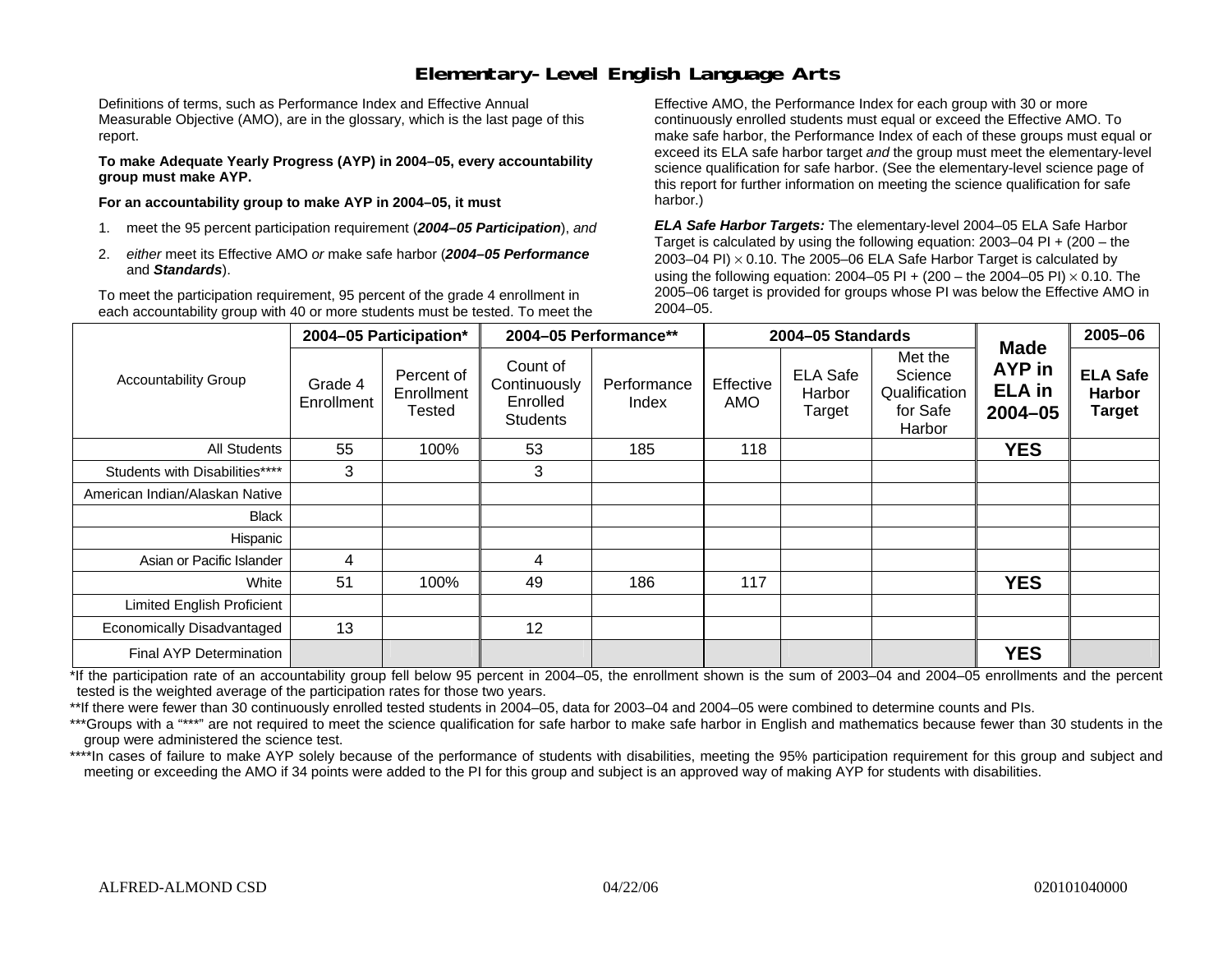### **Elementary-Level Mathematics**

Definitions of terms, such as Performance Index and Effective Annual Measurable Objective (AMO), are in the glossary, which is the last page of this report.

**To make Adequate Yearly Progress (AYP) in 2004–05, every accountability group must make AYP.** 

**For an accountability group to make AYP in 2004–05, it must** 

- 1. meet the 95 percent participation requirement (*2004–05 Participation*), *and*
- 2. *either* meet its Effective AMO *or* make safe harbor (*2004–05 Performance*  and *Standards*).

To meet the participation requirement, 95 percent of the grade 4 enrollment in each accountability group with 40 or more students must be tested. To meet the

Effective AMO, the Performance Index for each group with 30 or more continuously enrolled students must equal or exceed the Effective AMO. To make safe harbor, the Performance Index of each of these groups must equal or exceed its math safe harbor target *and* the group must meet the elementarylevel science qualification for safe harbor. (See the elementary-level science page of this report for further information on meeting the science qualification for safe harbor.)

*Math Safe Harbor Targets:* The elementary-level 2004–05 Math Safe Harbor Target is calculated by using the following equation: 2003–04 PI + (200 – the 2003–04 PI)  $\times$  0.10. The 2005–06 Math Safe Harbor Target is calculated by using the following equation: 2004–05 PI + (200 – the 2004–05 PI) × 0.10. The 2005–06 target is provided for groups whose PI was below the Effective AMO in 2004–05.

|                                   |                       | 2004-05 Participation*             | 2004-05 Performance**                                   |                      |                         | 2004-05 Standards             |                                                           |                                                 | 2005-06                                            |
|-----------------------------------|-----------------------|------------------------------------|---------------------------------------------------------|----------------------|-------------------------|-------------------------------|-----------------------------------------------------------|-------------------------------------------------|----------------------------------------------------|
| <b>Accountability Group</b>       | Grade 4<br>Enrollment | Percent of<br>Enrollment<br>Tested | Count of<br>Continuously<br>Enrolled<br><b>Students</b> | Performance<br>Index | Effective<br><b>AMO</b> | Math Safe<br>Harbor<br>Target | Met the<br>Science<br>Qualification<br>for Safe<br>Harbor | <b>Made</b><br>AYP in<br>Math in<br>$2004 - 05$ | <b>Math Safe</b><br><b>Harbor</b><br><b>Target</b> |
| <b>All Students</b>               | 55                    | 100%                               | 53                                                      | 194                  | 129                     |                               |                                                           | <b>YES</b>                                      |                                                    |
| Students with Disabilities****    | 3                     |                                    | 3                                                       |                      |                         |                               |                                                           |                                                 |                                                    |
| American Indian/Alaskan Native    |                       |                                    |                                                         |                      |                         |                               |                                                           |                                                 |                                                    |
| <b>Black</b>                      |                       |                                    |                                                         |                      |                         |                               |                                                           |                                                 |                                                    |
| Hispanic                          |                       |                                    |                                                         |                      |                         |                               |                                                           |                                                 |                                                    |
| Asian or Pacific Islander         | 4                     |                                    | 4                                                       |                      |                         |                               |                                                           |                                                 |                                                    |
| White                             | 51                    | 100%                               | 49                                                      | 196                  | 128                     |                               |                                                           | <b>YES</b>                                      |                                                    |
| <b>Limited English Proficient</b> |                       |                                    |                                                         |                      |                         |                               |                                                           |                                                 |                                                    |
| Economically Disadvantaged        | 13                    |                                    | 12                                                      |                      |                         |                               |                                                           |                                                 |                                                    |
| <b>Final AYP Determination</b>    |                       |                                    |                                                         |                      |                         |                               |                                                           | <b>YES</b>                                      |                                                    |

\*If the participation rate of an accountability group fell below 95 percent in 2004–05, the enrollment shown is the sum of 2003–04 and 2004–05 enrollments and the percent tested is the weighted average of the participation rates over those two years.

\*\*If there were fewer than 30 continuously enrolled tested students in 2004–05, data for 2003–04 and 2004–05 were combined to determine counts and PIs.

\*\*\*Groups with a "\*\*\*" are not required to meet the science qualification for safe harbor to make safe harbor in English and mathematics because fewer than 30 students in the group were administered the science test.

\*\*\*\* In cases of failure to make AYP solely because of the performance of students with disabilities, meeting the 95% participation requirement for this group and subject and meeting or exceeding the AMO if 34 points were added to the PI for this group and subject is an approved way of making AYP for students with disabilities.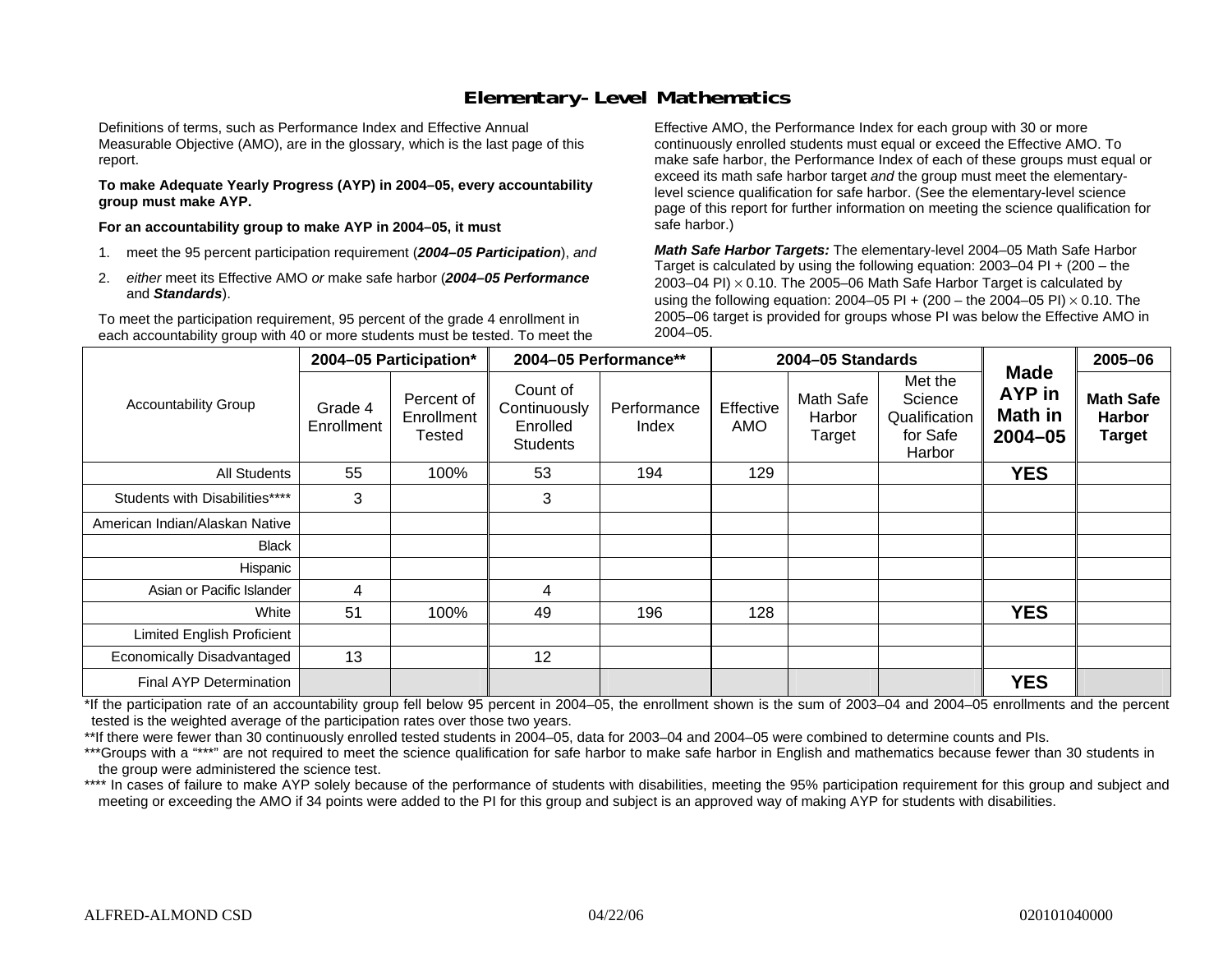### **Elementary-Level Science**

Definitions of terms, such as Progress Target and Adequate Yearly Progress (AYP), are in the glossary, which is the last page of this report.

*Made AYP in Science in 2004–05:* To make AYP in science, the Performance Index (PI) for the "All Students" group must equal or exceed the State Science Standard or the Science Progress Target.

*Qualification for Safe Harbor in Elementary-Level ELA and Math:* For an accountability group to be considered Qualified for Safe Harbor in Elementary-Level ELA and Math, the PI must equal or exceed the State Science Standard or the Science Progress Target in elementarylevel science for that group. Groups with fewer than 30 students tested in elementary-level science are not subject to this qualification criterion.

*Science Progress Targets:* The elementary-level 2004–05 Science Progress Target is calculated by adding one point to the 2003–04 PI. The 2005–06 Science Progress Target is calculated by adding one point to the 2004–05 PI. The 2005–06 target is provided for groups whose PI was below the State Science Standard in 2004–05.

|                                   |                                                         | 2004-05 Performance* | 2004-05 Standards            |                               |                                             | $2004 - 05$                                                             | 2005-06                       |
|-----------------------------------|---------------------------------------------------------|----------------------|------------------------------|-------------------------------|---------------------------------------------|-------------------------------------------------------------------------|-------------------------------|
| <b>Accountability Group</b>       | Count of<br>Continuously<br>Enrolled<br><b>Students</b> | Performance<br>Index | State<br>Science<br>Standard | Science<br>Progress<br>Target | <b>Made AYP</b><br>in Science<br>in 2004-05 | Qualified for<br>Safe Harbor in<br>Elementary-<br>Level ELA and<br>Math | Science<br>Progress<br>Target |
| All Students                      | 53                                                      | 200                  | 100                          |                               | <b>YES</b>                                  | <b>YES</b>                                                              |                               |
| <b>Students with Disabilities</b> | 3                                                       |                      |                              |                               |                                             |                                                                         |                               |
| American Indian/Alaskan Native    |                                                         |                      |                              |                               |                                             |                                                                         |                               |
| <b>Black</b>                      |                                                         |                      |                              |                               |                                             |                                                                         |                               |
| Hispanic                          |                                                         |                      |                              |                               |                                             |                                                                         |                               |
| Asian or Pacific Islander         | 4                                                       |                      |                              |                               |                                             |                                                                         |                               |
| White                             | 49                                                      | 200                  | 100                          |                               |                                             | <b>YES</b>                                                              |                               |
| Limited English Proficient        |                                                         |                      |                              |                               |                                             |                                                                         |                               |
| Economically Disadvantaged        | 12                                                      |                      |                              |                               |                                             |                                                                         |                               |
| <b>Final AYP Determination</b>    |                                                         |                      |                              |                               | <b>YES</b>                                  |                                                                         |                               |

\*If there were fewer than 30 continuously enrolled students in 2004–05, data for 2003–04 and 2004–05 were combined to determine counts and Performance Indices.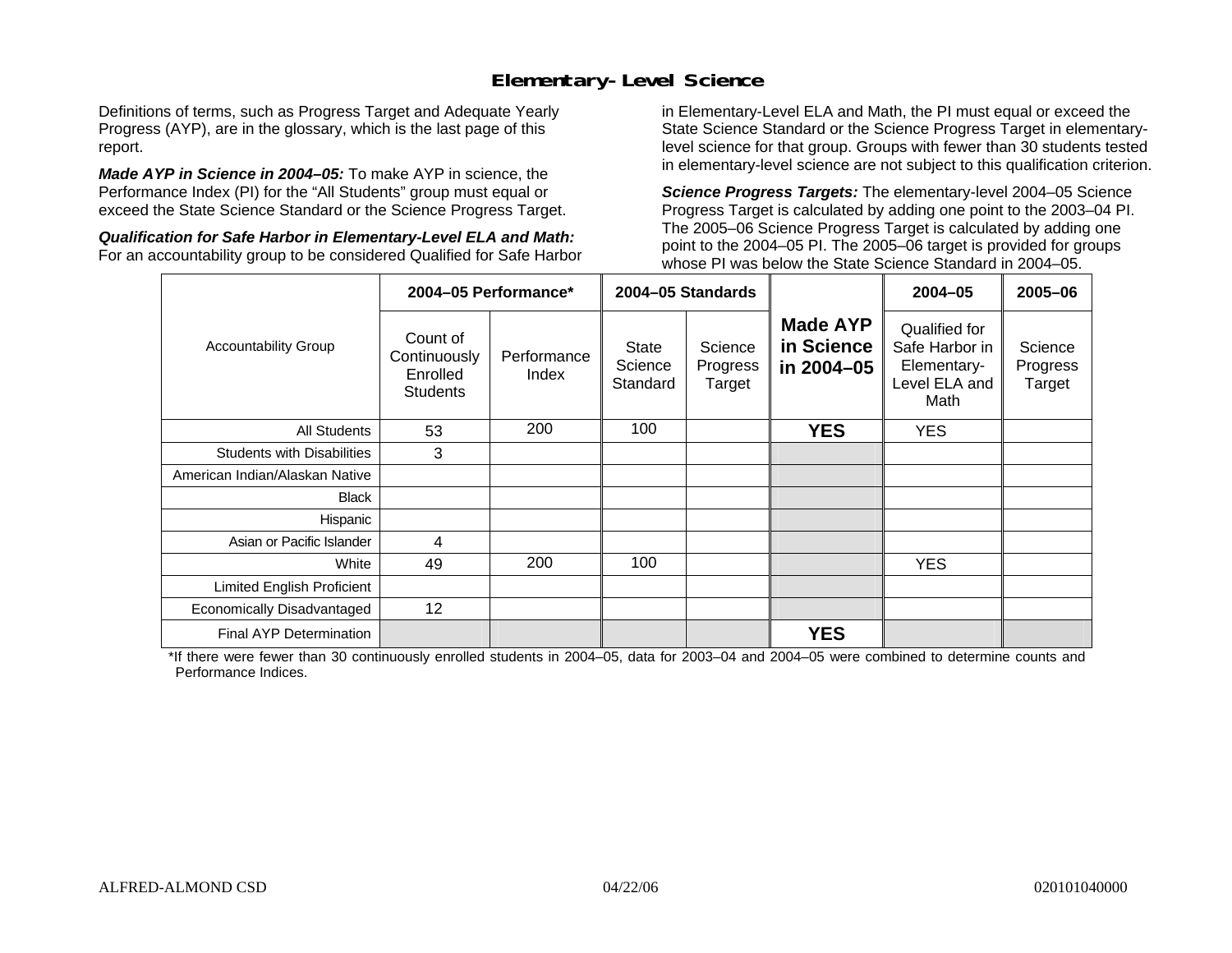# **Middle-Level English Language Arts**

Definitions of terms, such as Performance Index and Effective Annual Measurable Objective (AMO), are in the glossary, which is the last page of this report.

#### **To make Adequate Yearly Progress (AYP) in 2004–05, every accountability group must make AYP.**

#### **For an accountability group to make AYP in 2004–05, it must**

- 1. meet the 95 percent participation requirement (*2004–05 Participation*), *and*
- 2. *either* meet its Effective AMO *or* make safe harbor (*2004–05 Performance* and *Standards*).

To meet the participation requirement, 95 percent of the grade 8 enrollment in each accountability group with 40 or more students must exceed the Effective AMO. To make safe harbor, the Performance Index be tested. To meet the Effective AMO, the Performance Index for each group with 30 or more continuously enrolled students must equal or of each of these groups must equal or exceed its ELA safe harbor target *and* the group must meet the middle-level science qualification for safe harbor. (See the middle-level science page of this report for further information on meeting the science qualification for safe harbor.)

*ELA Safe Harbor Targets:* The middle-level 2004–05 ELA Safe Harbor Target is calculated by using the following equation: 2003–04 PI + (200 – the 2003–04 PI) <sup>×</sup> 0.10. The 2005–06 ELA Safe Harbor Target is calculated by using the following equation:  $2004-05$  PI +  $(200 -$  the  $2004-$ 05 PI)  $\times$  0.10. The 2005–06 target is provided for groups whose PI was below the Effective AMO in 2004–05.

|                                |                       | 2004-05 Participation*                    |                                                         | 2004-05 Performance** |                  | 2004-05 Standards                   |                                                           |                                                | 2005-06                                           |
|--------------------------------|-----------------------|-------------------------------------------|---------------------------------------------------------|-----------------------|------------------|-------------------------------------|-----------------------------------------------------------|------------------------------------------------|---------------------------------------------------|
| <b>Accountability Group</b>    | Grade 8<br>Enrollment | Percent of<br>Enrollment<br><b>Tested</b> | Count of<br>Continuously<br>Enrolled<br><b>Students</b> | Performance<br>Index  | Effective<br>AMO | <b>ELA Safe</b><br>Harbor<br>Target | Met the<br>Science<br>Qualification<br>for Safe<br>Harbor | Made<br>AYP in<br><b>ELA</b> in<br>$2004 - 05$ | <b>ELA Safe</b><br><b>Harbor</b><br><b>Target</b> |
| All Students                   | 68                    | 100%                                      | 68                                                      | 169                   | 104              |                                     |                                                           | <b>YES</b>                                     |                                                   |
| Students with Disabilities**** |                       |                                           |                                                         |                       |                  |                                     |                                                           |                                                |                                                   |
| American Indian/Alaskan Native |                       |                                           |                                                         |                       |                  |                                     |                                                           |                                                |                                                   |
| Black                          |                       |                                           |                                                         |                       |                  |                                     |                                                           |                                                |                                                   |
| Hispanic                       |                       |                                           |                                                         |                       |                  |                                     |                                                           |                                                |                                                   |
| Asian or Pacific Islander      |                       |                                           |                                                         |                       |                  |                                     |                                                           |                                                |                                                   |
| White                          | 67                    | 100%                                      | 67                                                      | 169                   | 104              |                                     |                                                           | <b>YES</b>                                     |                                                   |
| Limited English Proficient     |                       |                                           |                                                         |                       |                  |                                     |                                                           |                                                |                                                   |
| Economically Disadvantaged     | 21                    |                                           | 21                                                      |                       |                  |                                     |                                                           |                                                |                                                   |
| Final AYP Determination        |                       |                                           |                                                         |                       |                  |                                     |                                                           | <b>YES</b>                                     |                                                   |

\*If the participation rate of an accountability group fell below 95 percent in 2004–05, the enrollment shown is the sum of 2003–04 and 2004–05 enrollments and the percent tested is the weighted average of the participation rates for those two years.

\*\*If there were fewer than 30 continuously enrolled tested students in 2004–05, data for 2003–04 and 2004–05 were combined to determine counts and PIs.

\*\*\*Groups with a "\*\*\*" are not required to meet the science qualification for safe harbor to make safe harbor in English and mathematics because fewer than 30 students in the group were administered the science test.

\*\*\*\* In cases of failure to make AYP solely because of the performance of students with disabilities, meeting the 95% participation requirement for this group and subject and meeting or exceeding the AMO if 34 points were added to the PI for this group and subject is an approved way of making AYP for students with disabilities.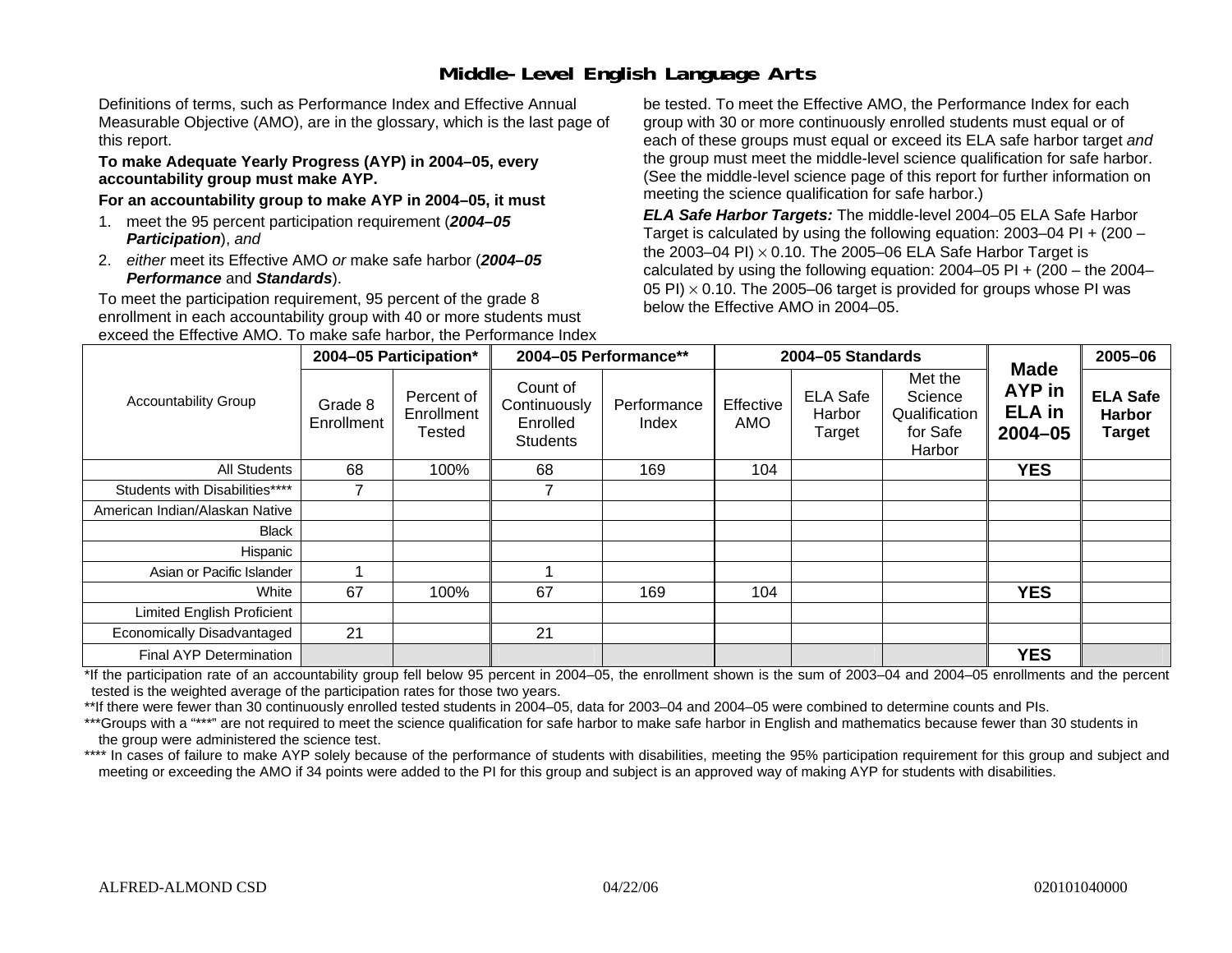### **Middle-Level Mathematics**

Definitions of terms, such as Performance Index and Effective Annual Measurable Objective (AMO), are in the glossary, which is the last page of this report.

#### **To make Adequate Yearly Progress (AYP) in 2004–05, every accountability group must make AYP.**

**For an accountability group to make AYP in 2004–05, it must** 

- 1. meet the 95 percent participation requirement (*2004–05 Participation*), *and*
- 2. *either* meet its Effective AMO *or* make safe harbor (*2004–05 Performance* and *Standards*).

To meet the participation requirement, 95 percent of the grade 8 enrollment in each accountability group with 40 or more students must be tested. To meet the Effective AMO, the Performance Index for each group with 30 or more continuously enrolled students must equal or exceed the Effective AMO. To make safe harbor, the Performance Index of each of these groups must equal or exceed its math safe harbor target *and* the group must meet the middle-level science qualification for safe harbor. (See the middle-level science page of this report for further information on meeting the science qualification for safe harbor.)

*Math Safe Harbor Targets:* The middle-level 2004–05 Math Safe Harbor Target is calculated by using the following equation: 2003–04 PI + (200 – the 2003–04 PI) <sup>×</sup> 0.10. The 2005–06 Math Safe Harbor Target is calculated by using the following equation: 2004–05 PI + (200 – the 2004–05 PI)  $\times$  0.10. The 2005–06 target is provided for groups whose PI was below the Effective AMO in 2004–05.

|                                   |                       | 2004-05 Participation*                    |                                                         | 2004-05 Performance** |                  | 2004-05 Standards             |                                                           |                                                               | 2005-06                                            |
|-----------------------------------|-----------------------|-------------------------------------------|---------------------------------------------------------|-----------------------|------------------|-------------------------------|-----------------------------------------------------------|---------------------------------------------------------------|----------------------------------------------------|
| <b>Accountability Group</b>       | Grade 8<br>Enrollment | Percent of<br>Enrollment<br><b>Tested</b> | Count of<br>Continuously<br>Enrolled<br><b>Students</b> | Performance<br>Index  | Effective<br>AMO | Math Safe<br>Harbor<br>Target | Met the<br>Science<br>Qualification<br>for Safe<br>Harbor | <b>Made</b><br><b>AYP</b> in<br><b>Math in</b><br>$2004 - 05$ | <b>Math Safe</b><br><b>Harbor</b><br><b>Target</b> |
| All Students                      | 69                    | 100%                                      | 67                                                      | 157                   | 81               |                               |                                                           | <b>YES</b>                                                    |                                                    |
| <b>Students with Disabilities</b> | 6                     |                                           | 6                                                       |                       |                  |                               |                                                           |                                                               |                                                    |
| American Indian/Alaskan Native    |                       |                                           |                                                         |                       |                  |                               |                                                           |                                                               |                                                    |
| Black                             |                       |                                           |                                                         |                       |                  |                               |                                                           |                                                               |                                                    |
| Hispanic                          |                       |                                           |                                                         |                       |                  |                               |                                                           |                                                               |                                                    |
| Asian or Pacific Islander         |                       |                                           |                                                         |                       |                  |                               |                                                           |                                                               |                                                    |
| White                             | 68                    | 100%                                      | 66                                                      | 156                   | 81               |                               |                                                           | <b>YES</b>                                                    |                                                    |
| Limited English Proficient        |                       |                                           |                                                         |                       |                  |                               |                                                           |                                                               |                                                    |
| Economically Disadvantaged        | 20                    |                                           | 20                                                      |                       |                  |                               |                                                           |                                                               |                                                    |
| <b>Final AYP Determination</b>    |                       |                                           |                                                         |                       |                  |                               |                                                           | <b>YES</b>                                                    |                                                    |

\*If the participation rate of an accountability group fell below 95 percent in 2004–05, the enrollment shown is the sum of 2003–04 and 2004–05 enrollments and the percent tested is the weighted average of the participation rates over those two years.

\*\*If there were fewer than 30 continuously enrolled tested students in 2004–05, data for 2003–04 and 2004–05 were combined to determine counts and PIs.

\*\*\*Groups with a "\*\*\*" are not required to meet the science qualification for safe harbor to make safe harbor in English and mathematics because fewer than 30 students in the group were administered the science test.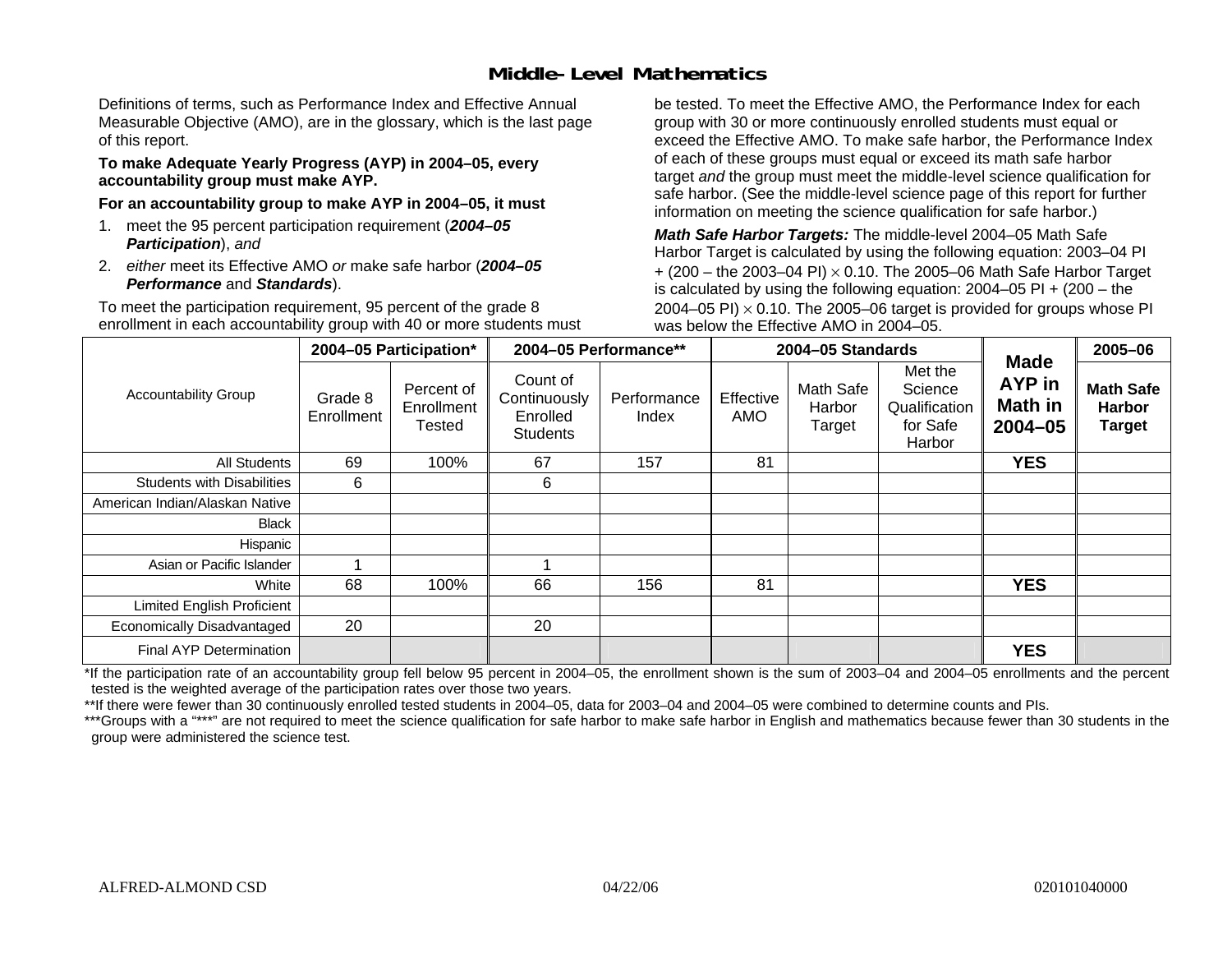### **Middle-Level Science**

Definitions of terms, such as Progress Target and Adequate Yearly Progress (AYP), are in the glossary, which is the last page of this report.

*Made AYP in Science in 2004–05:* To make AYP in science, the Performance Index (PI) for the "All Students" group must equal or exceed the State Science Standard or the Science Progress Target.

*Qualification for Safe Harbor in Middle-Level ELA and Math:* For an accountability group to be considered Qualified for Safe Harbor in Middle-Level ELA and Math, the PI must equal or exceed the State

Science Standard or the Science Progress Target in middle-level science for that group. Groups with fewer than 30 students tested in middle-level science are not subject to this qualification criterion.

*Science Progress Targets:* The middle-level 2004–05 Science Progress Target is calculated by adding one point to the 2003–04 PI. The 2005–06 Science Progress Target is calculated by adding one point to the 2004–05 PI. The 2005–06 target is provided for groups whose PI was below the State Science Standard in 2004–05.

|                                   |                                                         | 2004-05 Performance* |                                     | 2004-05 Standards             |                                             | $2004 - 05$                                                            | 2005-06                       |
|-----------------------------------|---------------------------------------------------------|----------------------|-------------------------------------|-------------------------------|---------------------------------------------|------------------------------------------------------------------------|-------------------------------|
| <b>Accountability Group</b>       | Count of<br>Continuously<br>Enrolled<br><b>Students</b> | Performance<br>Index | <b>State</b><br>Science<br>Standard | Science<br>Progress<br>Target | <b>Made AYP</b><br>in Science<br>in 2004-05 | Qualified<br>for Safe<br>Harbor in<br>Middle-<br>Level ELA<br>and Math | Science<br>Progress<br>Target |
| <b>All Students</b>               | 67                                                      | 196                  | 100                                 |                               | <b>YES</b>                                  | <b>YES</b>                                                             |                               |
| <b>Students with Disabilities</b> | 6                                                       |                      |                                     |                               |                                             |                                                                        |                               |
| American Indian/Alaskan Native    |                                                         |                      |                                     |                               |                                             |                                                                        |                               |
| <b>Black</b>                      |                                                         |                      |                                     |                               |                                             |                                                                        |                               |
| Hispanic                          |                                                         |                      |                                     |                               |                                             |                                                                        |                               |
| Asian or Pacific Islander         | 1                                                       |                      |                                     |                               |                                             |                                                                        |                               |
| White                             | 66                                                      | 195                  | 100                                 |                               |                                             | <b>YES</b>                                                             |                               |
| Limited English Proficient        |                                                         |                      |                                     |                               |                                             |                                                                        |                               |
| Economically Disadvantaged        | 20                                                      |                      |                                     |                               |                                             |                                                                        |                               |
| <b>Final AYP Determination</b>    |                                                         |                      |                                     |                               | <b>YES</b>                                  |                                                                        |                               |

\*If there were fewer than 30 continuously enrolled students in 2004–05, data for 2003–04 and 2004–05 were combined to determine counts and PIs.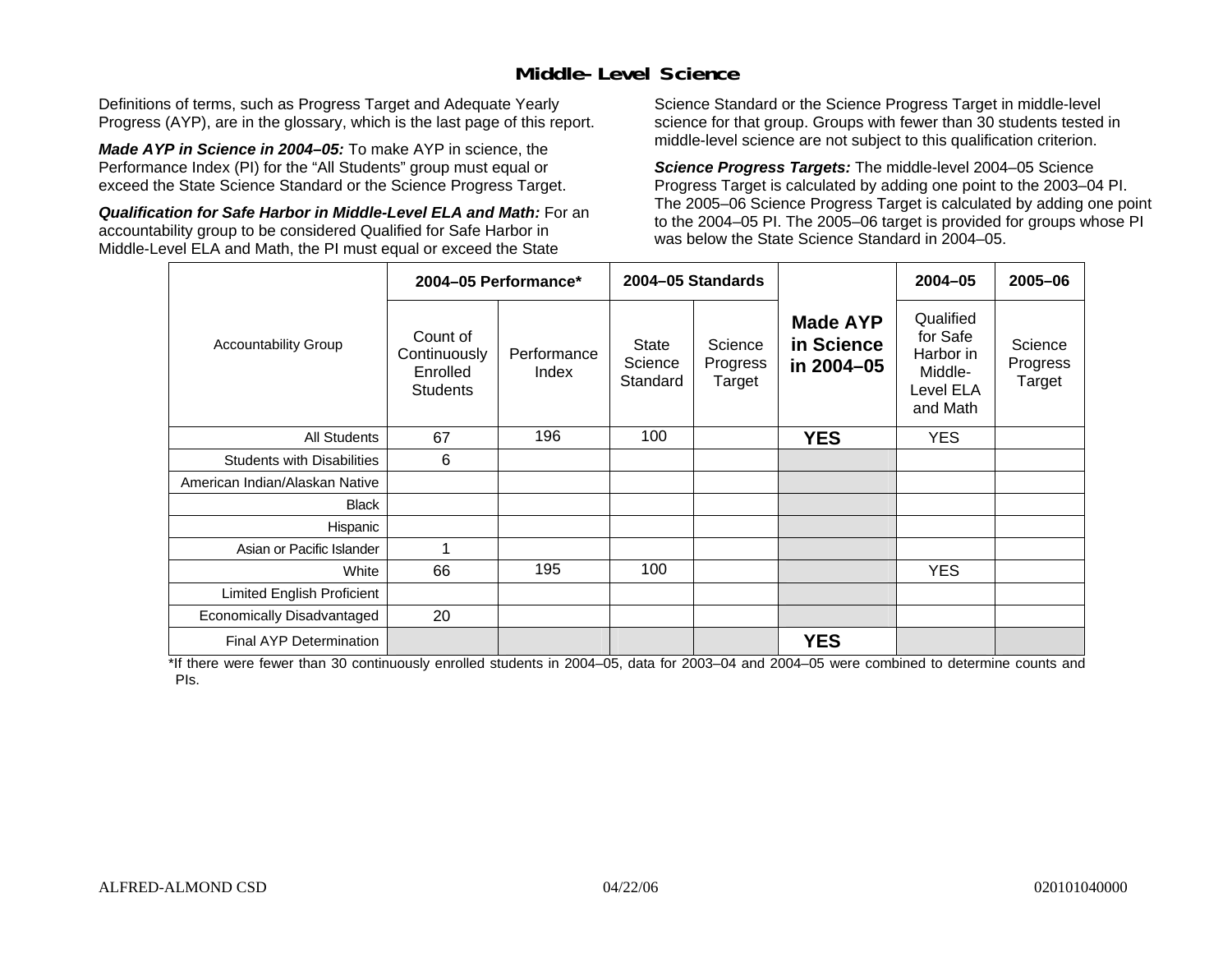# **Secondary-Level English Language Arts**

Definitions of terms, such as Performance Index and Effective Annual Measurable Objective (AMO), are in the glossary, which is the last page of this report.

#### **To make Adequate Yearly Progress (AYP) in 2004–05, every accountability group must make AYP.**

**For an accountability group to make AYP in 2004–05,** 95 percent of seniors in each accountability group of 40 or more must have taken an English examination that meets the student graduation requirement. Each group must also meet its Effective AMO *or* make safe harbor (*2004–05 Performance* and *Standards*). To meet the Effective AMO, the Performance Index for each group with 30 or more cohort members must equal or exceed the Effective AMO. To make safe harbor, the

Performance Index of each of these groups must equal or exceed its ELA safe harbor target *and* the group must meet the graduation-rate qualification for safe harbor. (See the graduation-rate page of this report for further information on meeting the graduation-rate qualification for safe harbor.)

*ELA Safe Harbor Targets:* The secondary-level 2004–05 ELA Safe Harbor Target is calculated by using the following equation: 2003–04 PI + (200 – the 2003–04 PI) <sup>×</sup> 0.10. The 2005–06 ELA Safe Harbor Target is calculated by using the following equation:  $2004-05$  PI  $+$  (200 – the 2004–05 PI)  $\times$  0.10. The 2005–06 target is provided for groups whose PI was below the Effective AMO in 2004–05.

| <b>Accountability Group</b>       | 2004-05 Participation*                |                                    |                                                         | 2004-05 Performance**<br>2004-05 Standards |                  | <b>Made</b>                            | 2005-06                                                            |                                    |                                     |
|-----------------------------------|---------------------------------------|------------------------------------|---------------------------------------------------------|--------------------------------------------|------------------|----------------------------------------|--------------------------------------------------------------------|------------------------------------|-------------------------------------|
|                                   | Count of<br>Seniors in<br>$2004 - 05$ | Percent<br>of<br>Seniors<br>Tested | Count of<br>2001<br>Accountability<br>Cohort<br>Members | Performance<br>Index                       | Effective<br>AMO | <b>ELA</b><br>Safe<br>Harbor<br>Target | Met the<br>Graduation-<br>Rate<br>Qualification for<br>Safe Harbor | AYP in<br><b>ELA</b> in<br>2004-05 | <b>ELA Safe</b><br>Harbor<br>Target |
| All Students                      | 127                                   | 94%                                | 56                                                      | 193                                        | 135              |                                        |                                                                    | <b>NO</b>                          |                                     |
| <b>Students with Disabilities</b> | 5                                     |                                    | 4                                                       |                                            |                  |                                        |                                                                    |                                    |                                     |
| American Indian/Alaskan Native    |                                       |                                    |                                                         |                                            |                  |                                        |                                                                    |                                    |                                     |
| <b>Black</b>                      |                                       |                                    |                                                         |                                            |                  |                                        |                                                                    |                                    |                                     |
| Hispanic                          |                                       |                                    |                                                         |                                            |                  |                                        |                                                                    |                                    |                                     |
| Asian or Pacific Islander         |                                       |                                    |                                                         |                                            |                  |                                        |                                                                    |                                    |                                     |
| White                             | 121                                   | 93%                                | 55                                                      | 193                                        | 135              |                                        |                                                                    | <b>NO</b>                          |                                     |
| Limited English Proficient        |                                       |                                    |                                                         |                                            |                  |                                        |                                                                    |                                    |                                     |
| Economically Disadvantaged        | 12                                    |                                    | 8                                                       |                                            |                  |                                        |                                                                    |                                    |                                     |
| Final AYP Determination           |                                       |                                    |                                                         |                                            |                  |                                        |                                                                    | <b>NO</b>                          |                                     |

\*If the participation rate of an accountability group fell below 95 percent in 2004–05, the count of seniors shown is the sum of 2003–04 and 2004–05 counts and the percent tested is the weighted average of the participation rates for those two years.

\*\*If there were fewer than thirty 2001 accountability cohort members, 2000 and 2001 cohort data were combined to determine counts and PIs.

\*\*\*Groups with a "\*\*\*" are not required to meet the graduation-rate qualification for safe harbor, because fewer than 30 members in the 2000 graduation-rate cohort were in those groups.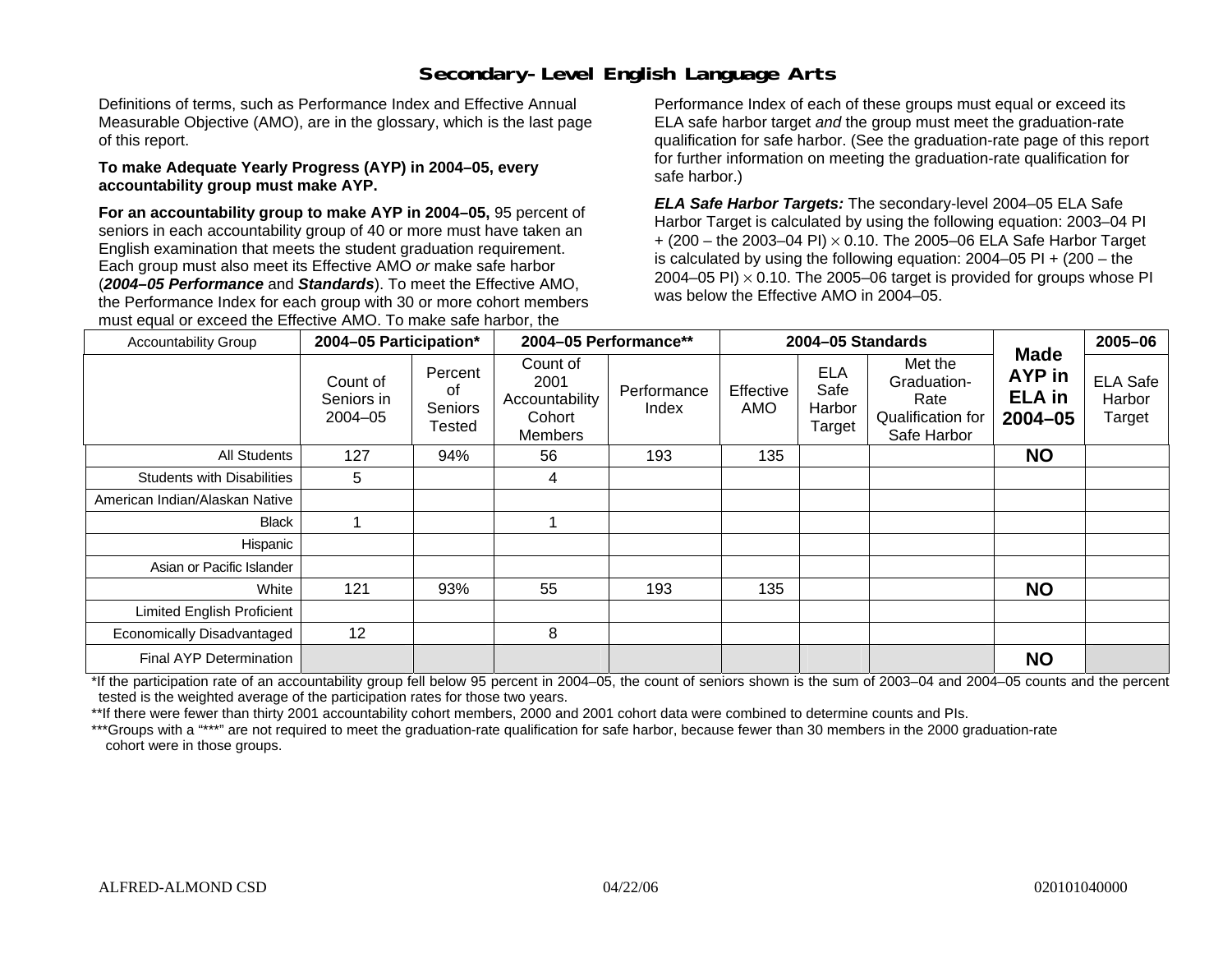# **Secondary-Level Mathematics**

Definitions of terms, such as Performance Index and Effective Annual Measurable Objective (AMO), are in the glossary, which is the last page of this report.

#### **To make Adequate Yearly Progress (AYP) in 2004–05, every accountability group must make AYP.**

**For an accountability group to make AYP in 2004–05,** 95 percent of seniors in each accountability group of 40 or more must have taken a mathematics examination that meets the student graduation requirement. Each group must also meet its Effective AMO *or* make safe harbor (*2004–05 Performance* and *Standards*). To meet the Effective AMO, the Performance Index for each group with 30 or more cohort members must equal or exceed the Effective AMO. To make safe

harbor, the Performance Index of each of these groups must equal or exceed its math safe harbor target *and* the group must meet the graduation-rate qualification for safe harbor. (See the graduation-rate page of this report for further information on meeting the graduation-rate qualification for safe harbor.)

*Math Safe Harbor Targets:* The secondary-level 2004–05 Math Safe Harbor Target is calculated by using the following equation: 2003–04 PI + (200 – the 2003–04 PI) <sup>×</sup> 0.10. The 2005–06 Math Safe Harbor Target is calculated by using the following equation:  $2004-05$  PI  $+$  (200 – the 2004–05 PI)  $\times$  0.10. The 2005–06 target is provided for groups whose PI was below the Effective AMO in 2004–05.

| <b>Accountability Group</b>       | 2004-05 Participation*                |                                    | 2004-05 Performance**                                       |                      | 2004-05 Standards |                                  | <b>Made</b>                                                        | 2005-06                          |                               |
|-----------------------------------|---------------------------------------|------------------------------------|-------------------------------------------------------------|----------------------|-------------------|----------------------------------|--------------------------------------------------------------------|----------------------------------|-------------------------------|
|                                   | Count of<br>Seniors in<br>$2004 - 05$ | Percent<br>οf<br>Seniors<br>Tested | Count of 2001<br>Accountability<br>Cohort<br><b>Members</b> | Performance<br>Index | Effective<br>AMO  | Math<br>Safe<br>Harbor<br>Target | Met the<br>Graduation-<br>Rate<br>Qualification for<br>Safe Harbor | AYP in<br>Math in<br>$2004 - 05$ | Math Safe<br>Harbor<br>Target |
| All Students                      | 127                                   | 94%                                | 56                                                          | 193                  | 126               |                                  |                                                                    | <b>NO</b>                        |                               |
| <b>Students with Disabilities</b> | 5                                     |                                    | 4                                                           |                      |                   |                                  |                                                                    |                                  |                               |
| American Indian/Alaskan Native    |                                       |                                    |                                                             |                      |                   |                                  |                                                                    |                                  |                               |
| Black                             |                                       |                                    |                                                             |                      |                   |                                  |                                                                    |                                  |                               |
| Hispanic                          |                                       |                                    |                                                             |                      |                   |                                  |                                                                    |                                  |                               |
| Asian or Pacific Islander         |                                       |                                    |                                                             |                      |                   |                                  |                                                                    |                                  |                               |
| White                             | 121                                   | 93%                                | 55                                                          | 193                  | 126               |                                  |                                                                    | <b>NO</b>                        |                               |
| <b>Limited English Proficient</b> |                                       |                                    |                                                             |                      |                   |                                  |                                                                    |                                  |                               |
| Economically Disadvantaged        | 12                                    |                                    | 8                                                           |                      |                   |                                  |                                                                    |                                  |                               |
| Final AYP Determination           |                                       |                                    |                                                             |                      |                   |                                  |                                                                    | <b>NO</b>                        |                               |

\*If the participation rate of an accountability group fell below 95 percent in 2004–05, the count of seniors shown is the sum of 2003–04 and 2004–05 counts and the percent tested is the weighted average of the participation rates for those two years.

\*\*It there were fewer than thirty 2001 accountability cohort members, 2000 and 2001 cohort data were combined to determine counts and PIs.

\*\*\*Groups with a "\*\*" are not required to meet the graduation-rate qualification for safe harbor, because fewer than 30 members in the 2000 graduation-rate cohort were in those groups.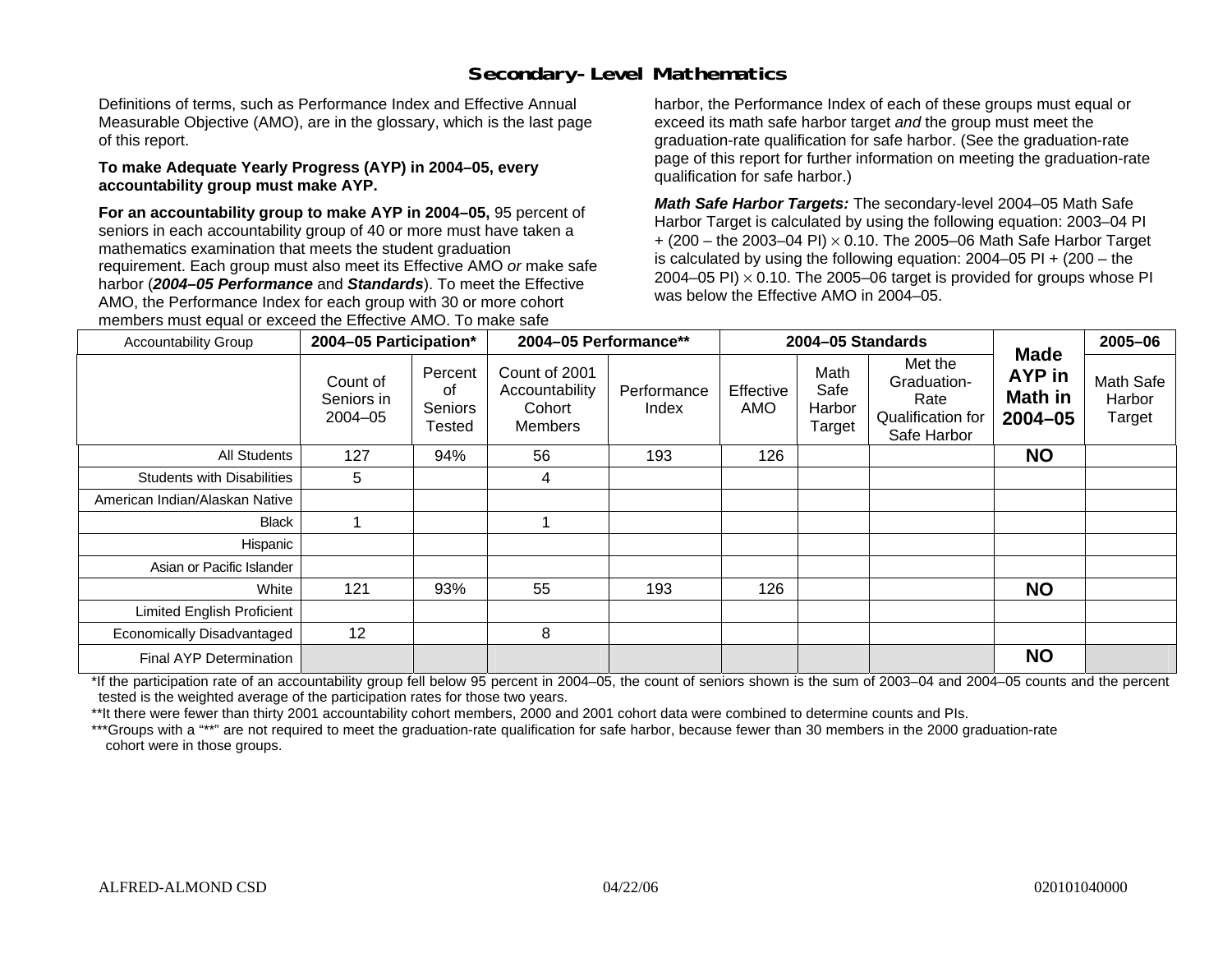### **Graduation Rate**

Definitions of terms, such as Progress Target and Adequate Yearly Progress (AYP), are in the glossary, which is the last page of this report.

*Made AYP in Graduation Rate in 2004–05:* To make AYP in graduation rate, the Percent Earning a Local Diploma by August 31, 2004 for the "All Students" group must equal or exceed the Graduation-Rate Standard or the Graduation-Rate Progress Target.

*Qualification for Safe Harbor in Secondary-Level ELA and Math:* For an accountability group to be considered Qualified for Safe Harbor in Secondary-Level ELA and Math, the Percent Earning a Local Diploma by August 31, 2004 must equal or exceed the Graduation-Rate Standard or the Graduation-Rate Progress Target for that group.

*Graduation-Rate Progress Targets:* The 2004–05 Graduation-Rate Progress Target is calculated by adding one point to the Percent of the 1999 Cohort Earning a Local Diploma by August 31, 2003. The 2005–06 Graduation-Rate Progress Target is calculated by adding one point to the Percent of the 2000 Cohort Earning a Local Diploma by August 31, 2004. This target is provided for each group whose Percent Earning a Local Diploma by August 31, 2004 is below the Graduation-Rate Standard in 2004–05 (55). Groups with fewer than 30 cohort members are not subject to this criterion.

|                                   |                                                                  | 2004-05 Performance                                      |                                 | 2004-05 Standards                         |                                                                             | $2004 - 05$                                                               | 2005-06                                   |
|-----------------------------------|------------------------------------------------------------------|----------------------------------------------------------|---------------------------------|-------------------------------------------|-----------------------------------------------------------------------------|---------------------------------------------------------------------------|-------------------------------------------|
| <b>Accountability Group</b>       | Count of<br>2000<br>Graduation-<br>Rate Cohort<br><b>Members</b> | Percent Earning a<br>Local Diploma by<br>August 31, 2004 | Graduation-<br>Rate<br>Standard | Graduation-<br>Rate<br>Progress<br>Target | <b>Made AYP</b><br><u>in</u><br><b>Graduation</b><br>Rate in<br>$2004 - 05$ | Qualified<br>for Safe<br>Harbor in<br>Secondary-<br>Level ELA<br>and Math | Graduation-<br>Rate<br>Progress<br>Target |
| All Students                      | 66                                                               | 91                                                       | 55                              |                                           | <b>YES</b>                                                                  | <b>YES</b>                                                                |                                           |
| <b>Students with Disabilities</b> | 6                                                                |                                                          |                                 |                                           |                                                                             |                                                                           |                                           |
| American Indian/Alaskan Native    |                                                                  |                                                          |                                 |                                           |                                                                             |                                                                           |                                           |
| <b>Black</b>                      |                                                                  |                                                          |                                 |                                           |                                                                             |                                                                           |                                           |
| Hispanic                          |                                                                  |                                                          |                                 |                                           |                                                                             |                                                                           |                                           |
| Asian or Pacific Islander         | 4                                                                |                                                          |                                 |                                           |                                                                             |                                                                           |                                           |
| White                             | 61                                                               | 90                                                       | 55                              |                                           |                                                                             | <b>YES</b>                                                                |                                           |
| Limited English Proficient        |                                                                  |                                                          |                                 |                                           |                                                                             |                                                                           |                                           |
| Economically Disadvantaged        | 11                                                               |                                                          |                                 |                                           |                                                                             |                                                                           |                                           |
| <b>Final AYP Determination</b>    |                                                                  |                                                          |                                 |                                           | <b>YES</b>                                                                  |                                                                           |                                           |